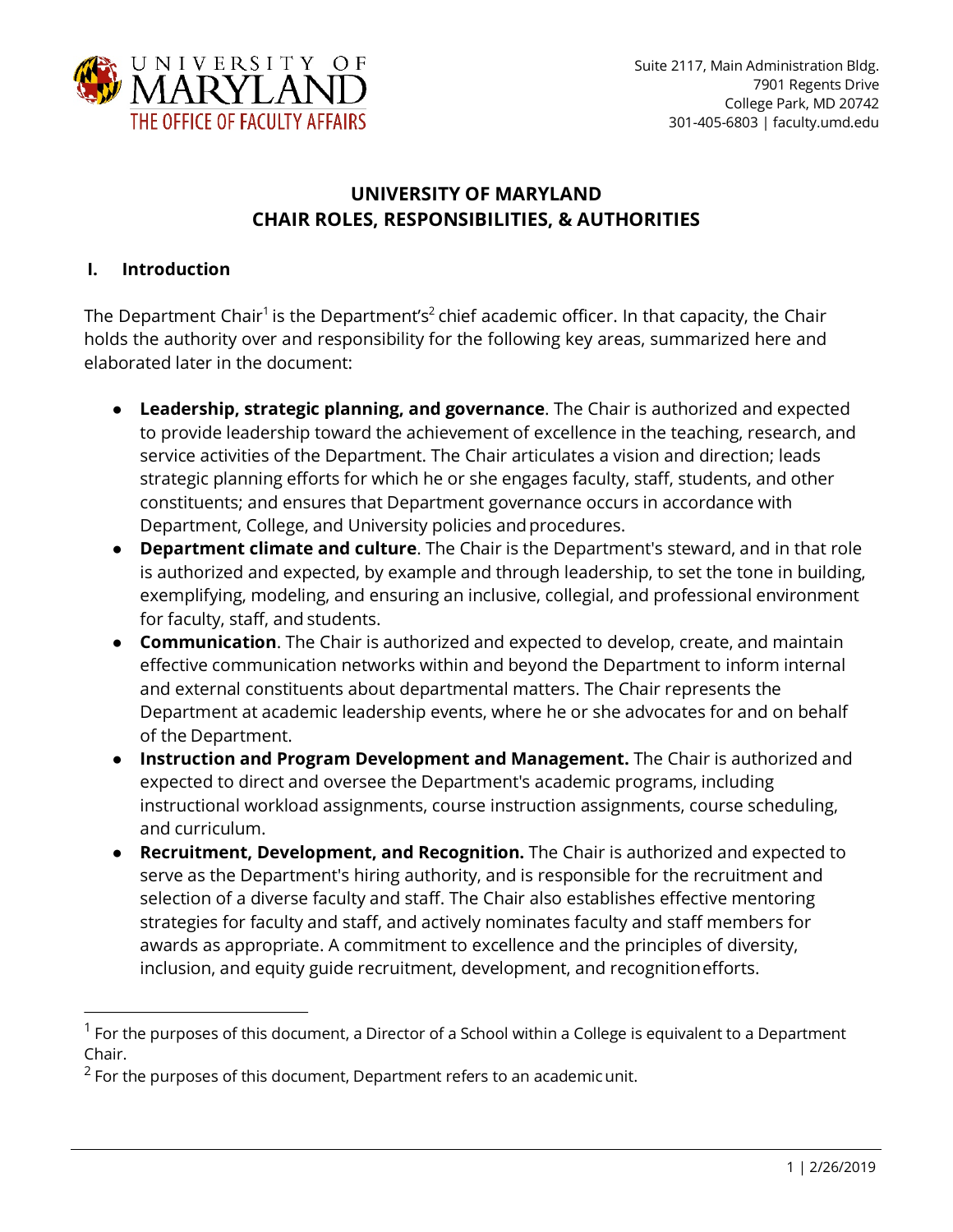**Supervision and Management.** The Chair is authorized and expected to supervise and manage the Department's faculty and staff. Through effective personnel and fiscal management strategies, attention to the work environment, and adherence to appropriate Department, College, and University procedures and policies, the Chair seeks to optimize the success of the Department and its human resources.

- **Administration**. The Chair is authorized and expected to engage in and complete routine administrative activities that ensure the effective operation the Department, suchas approving faculty and staff leave, assigning and/or re-allocating space as appropriate, and signing off on grant proposals.
- **Compliance**. The Chair is authorized and expected to ensure that the Department and its faculty and staff are in compliance with Department, College, University, University System of Maryland (System), state, and federal policies, procedures, guidelines, and expectations such as lab safety protocols, completing timesheets, human subjects, sexual misconduct, occupational safety, and other reporting requirements.

### **II. Elaboration**

Below are expanded authorities and expectations for Chairs for the above articulated responsibility areas.

In this leadership role, the Chair is expected to seek the input of the faculty, conduct departmental affairs in an orderly manner through regular Department meetings, appoint appropriate deputies and committees, and keep Department members informed in a timely fashion. The Chair is also expected to seek student feedback on climate, curriculum, and other matters related to the student educational experience. It is the Chair, however, who has the responsibility and authority regarding decisions and actions necessary to achieve outcomes of the roles articulated in this document.

The Chair may elect to delegate some of the responsibilities below to others within the Department, but the Chair remains accountable for the execution and attainment of these roles, responsibilities, and authorities. Colleges may elect to augment the roles articulated below to reflect specific expectations and authorities of Chairs within their Colleges.

#### **Leadership, Strategic Planning, and Governance**

- The Chair provides leadership for departmental and individual excellence in teaching, research and service.
- The Chair supports the strategic goals of the College/School and University through the Department's programming decisions.
- The Chair articulates the vision and goals of the Department to internal and external constituencies, and makes requests on behalf of the Department in pursuit of the Department's vision and goals.
- The Chair guides the Department's strategic planningprocess.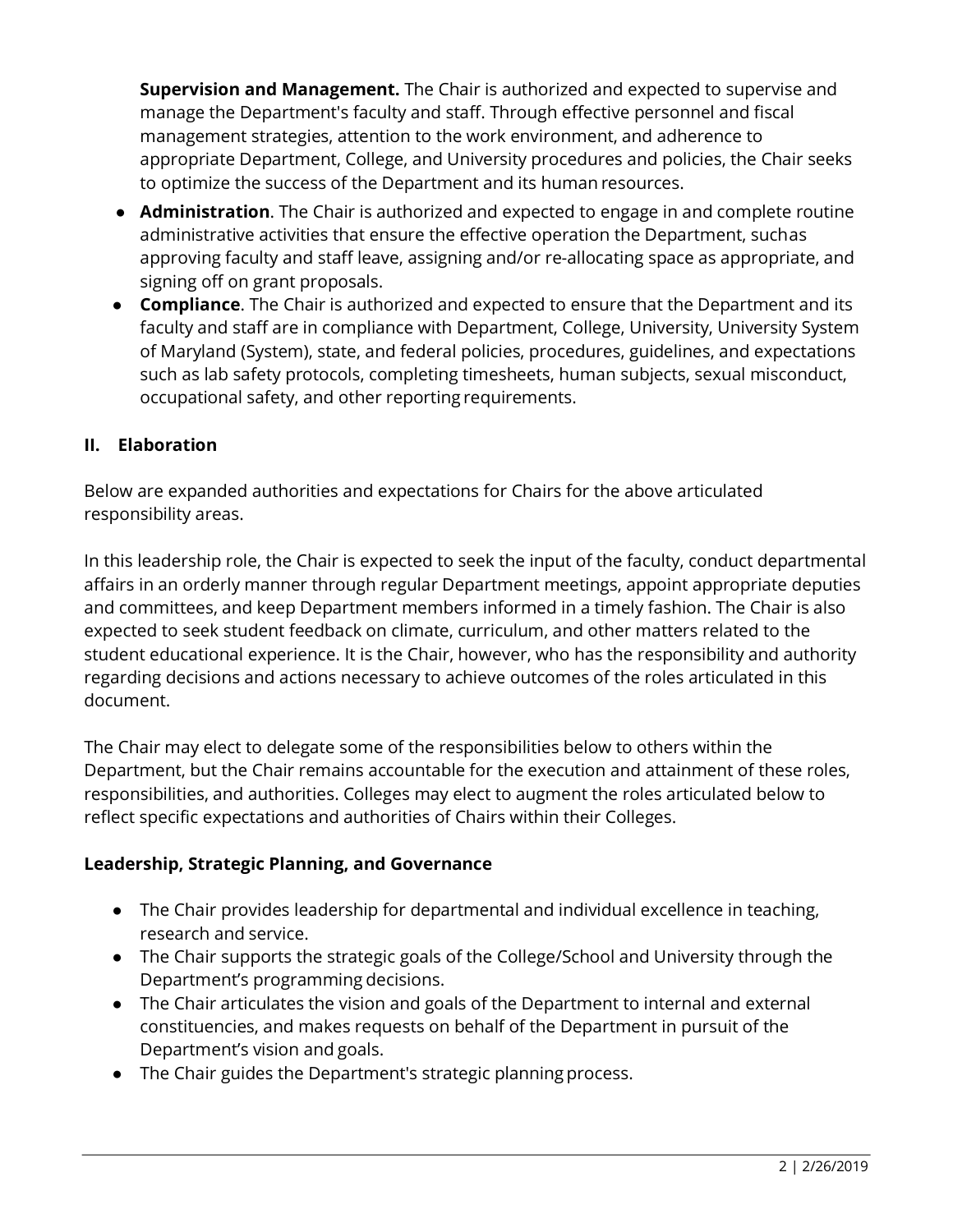- The Chair adheres to and models the principles of academic shared governance within the Department (e.g. policies and procedures regarding promotion and tenure; policies and procedures for merit evaluations; long-range planning, curriculum development; and program review).
- The Chair leads the Department's development strategy, working with the Dean and College/University development staff to establish a plan for engaging with external constituencies.
- The Chair encourages and recommends Department members for service on College and University committees and the University Senate.

## **Department Climate and Culture**

- The Chair maintains a climate that is welcoming, inclusive, hospitable,civil, professional, and transparent.
- The Chair establishes and models faculty and staff behavioral norms andexpectations.
- The Chair works to maintain morale and reduce conflict within theDepartment.
- The Chair encourages faculty and staff engagement, participation, collegiality,and innovation.

### **Communication**

- The Chair informs the Department of the perspectives and actions of the Dean, Provost, President, and other relevant administrators in general and that might impact the Department in particular.
- The Chair communicates with other academic leaders and administrators as appropriate regarding matters relevant to the Department, such as the impact of policies, procedures, and regulations; use of facilities; etc.
- The Chair communicates with current undergraduate and graduate students in Department programs about curriculum, climate, and other issues related to the student experience.
- The Chair communicates with external constituencies (e.g., alumni, potential donors) regarding the Department's activities, and is responsible for fundraising/development efforts.
- The Chair is receptive to questions, concerns, complaints, grievances, and suggestions from Department faculty, staff, and students. The Chair takes appropriate actions as required and in accordance with the policies and expectations of the Department, College/School, University, and University System of Maryland.

### **Instruction and Program Development and Management**

- The Chair oversees the development of the Department's academic programs to support the mission of the College/School and within established University and University System guidelines.
- The Chair oversees curriculum development and ensures that the curricula support College/School, program, and departmental learning goals.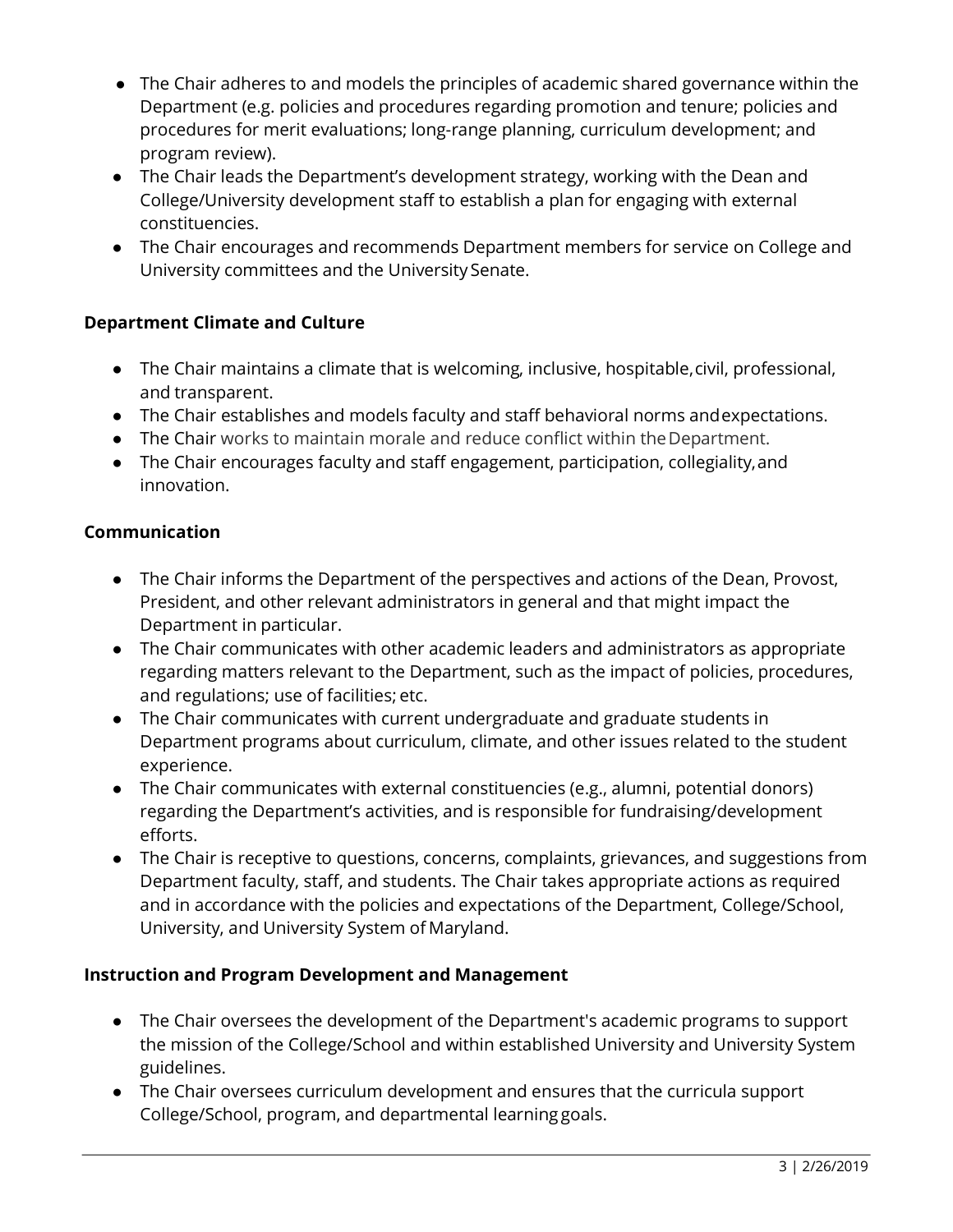- The Chair provides information about faculty instructional expectations, consistent with University practices and state accountability reportingrequirements.
- The Chair assigns teaching and other duties within the Department. Chairs should consider Department instructional needs, FTE levels, and other factors (e.g., the appropriate mix of teaching, scholarship, and service may differ from person to person, and at different points in the career of an individual and following post-tenurereview).
- The Chair oversees the preparation of course schedules.
- The Chair is responsible for ensuring coordination, communication, and curriculum planning with partner academic units to ensure a program's operation for interdisciplinary or co-owned curriculum and/or programs.

### **Recruitment, Development, and Recognition**

- The Chair assists with the active recruitment of students and, in doing so, establishes and maintains a productive partnership with the Admissions Offices.
- The Chair recruits, selects, promotes, and retains an outstanding and diverse faculty, staff, and administrative team.
- The Chair oversees the development of individual faculty members and is responsible for creating the conditions for their success. This includes the development and implementation of mentoring strategies and plans, and assigning mentors. The Chair should meet individually with all assistant professors at least annually, and encourage all faculty members to participate in professional development opportunities on campus and through professional societies, etc.
- The Chair oversees the annual review process of staff and ensures the creation and implementation of their professional development plans.
- The Chair continues to develop as a scholar in his/her discipline through an active research program and also seeks opportunities to develop as a leader and an administrator. The Chair promotes the Department nationally and internationally at professional meetings and engages in College, University, or other service asappropriate.
- The Chair recognizes the accomplishments of faculty and staff, and nominates qualified faculty and staff members for awards from the Department, College, and University, as well as for national and international externalawards.

### **Supervision and Management**

- The Chair sets workload and performance expectations for the faculty, consistent with Department, College/School, University, and University System of Maryland guidelines, requirements, and expectations.
- The Chair independently evaluates and oversees the periodic departmental reviews and preparation of dossiers for all faculty members being considered for promotion, tenure, and post-tenure reviews.
- The Chair is responsible for recommending merit, equity, and retention raises to the Dean consistent with Department, College, and University policies andprocedures.
- The Chair addresses personnel matters that may arise in the Department and recommends appropriate remedial and/or disciplinary action. As appropriate and necessary, the Chair may bring personnel matters to the attention of the Dean or higher-leveladministrators.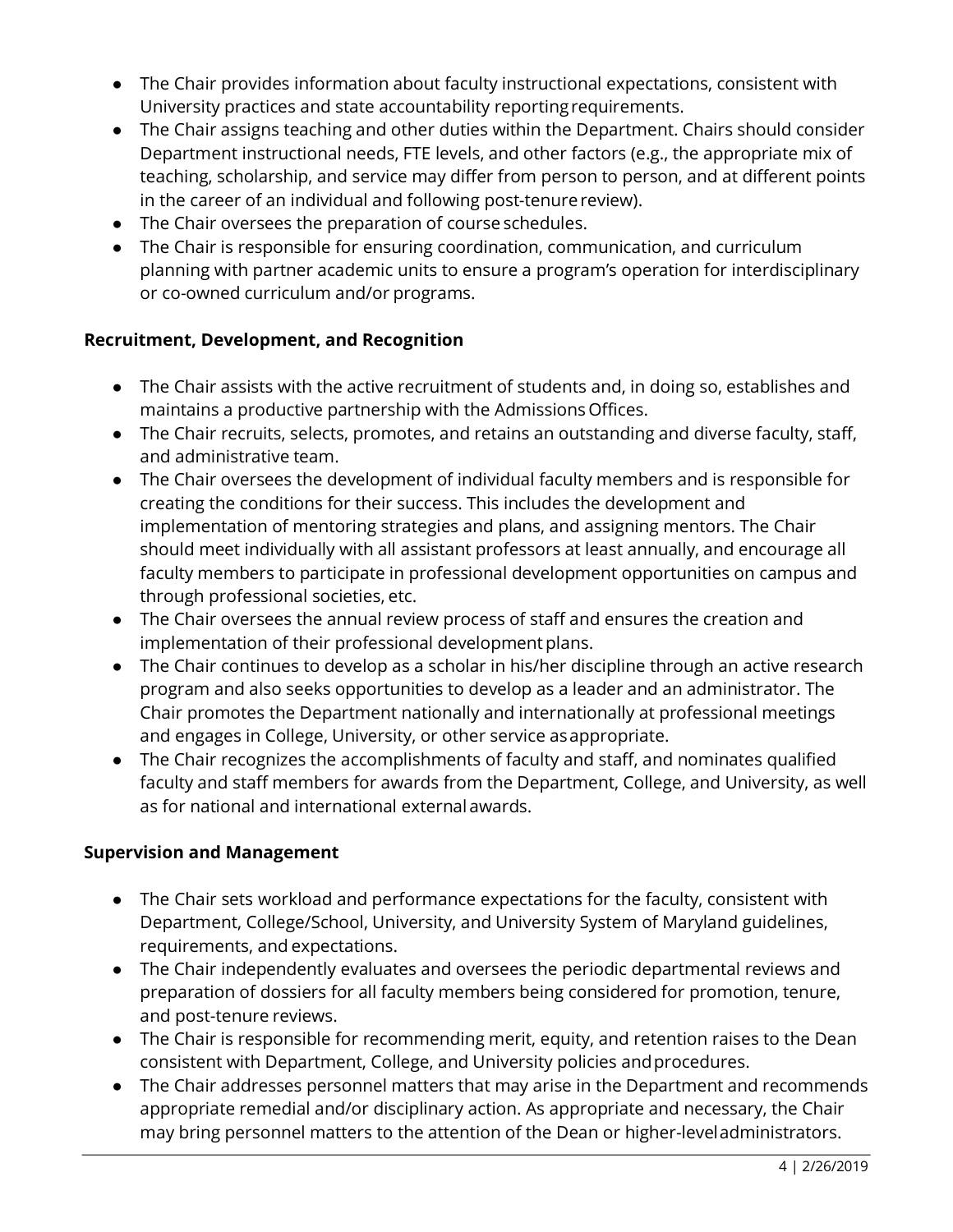- The Chair evaluates the job performance of faculty and staff members, and makes recommendations for all Department employees as required by appropriate policies.
- The Chair oversees and implements the Department's plan of organization and all other governing documents (e.g., APT, AEP, merit).
- The Chair is responsible for accurate, fair, and equitable administration of the Departmental budget, including preparation of budget requests, establishing priorities, and ensuring against malfeasance or over-spending.

### **Administration**

- The Chair recommends the purchase of equipment and supplies, projects space and equipment needs for the Department, and exercises general responsibility for departmental facilities and equipment in accordance with appropriate policies, rules, and regulations.
- The Chair ensures the attendance, time commitments, and work assignments of Department faculty and staff.
- The Chair approves all faculty leaves (e.g., sabbatical, LWOP, FMLA, PPL); the Chair ensures that the scheduling of such a leave is consistent with Departmental needs and that the requests comply with University policies (i.e., conflict of interest/commitment) before submitting the recommendation to the Dean.
- The Chair approves grant submissions. The Chair ensures financial compliance with applicable regulations for sponsored projects within Department and maintains local oversight for the permissibility and reasonableness of projectexpenditures.
- The Chair appoints departmental officers, ad hoc committees, and standing committees in accordance with the Department plan of organization. The Chair charges them as appropriate and as required by the Department plan of organization as well as College/School, Campus, and System policies.
- The Chair assigns and oversees departmental space consistent with Department and College/School policies and needs.

## **Compliance**

- The Chair ensures departmental compliance with College, Campus, System, state, and federal policies, procedures, guidelines, and expectations (e.g., lab safety protocols, completing timesheets, human subjects, sexual misconduct, occupational and health safety). In doing so, the Chair works as appropriate with University compliance offices such as the Office of Civil Rights and Sexual Misconduct and the Division ofResearch.
- The Chair approves outside professional activities (OPA) reports of applicable departmental faculty and staff. The Chair ensures that each person reports his/her outside professional activities on annual OPA reports, and reviews those activities for compliance with University policy on conflicts of interest and/or commitment.
- The Chair ensures and enforces the conduct of all faculty reviews (e.g., annual reviews, third year reviews, and post-tenure reviews) as required in University and System policies.